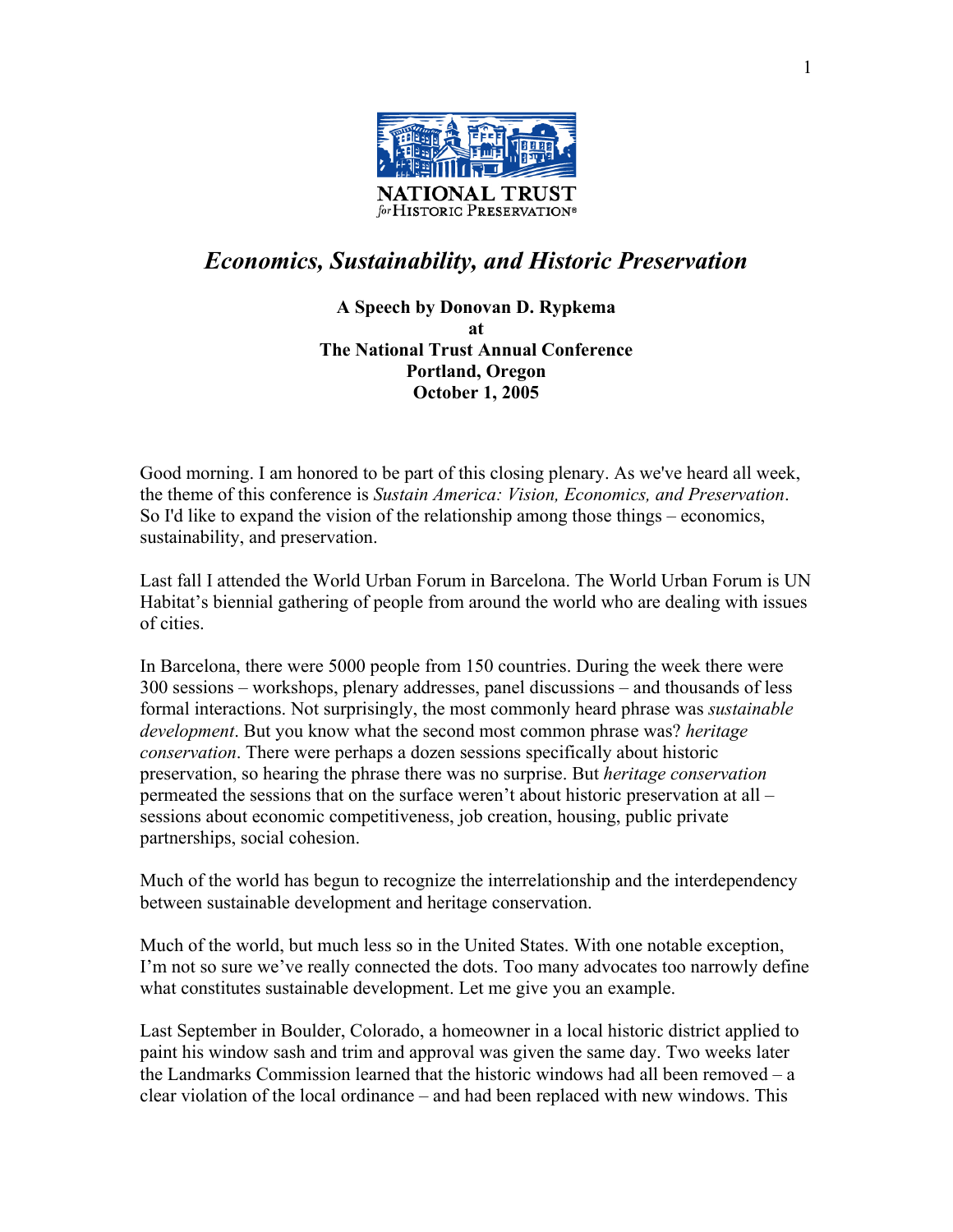was done by contractor who claims to specialize in "ecologically sound methods" and bills himself as "Boulder's greenest contractor."

The Landmarks Commission sent a letter directing that the original windows be retained and their condition documented. The contractor responded saying that the greater energy efficiency of the new windows should outweigh the regulations that apply to houses within the historic district. A subsequent Commission hearing upheld the staff position and a City Council hearing supported the Commission's ruling.

Here's the next chapter – a reporter for the local alternative newspaper decided to take matters into his own hands. He went to the house, picked up the historic windows, took a sledgehammer to them, hauled them to the dump and arranged to have a bulldozer run over them. Sort of a 10 year old's version of civil disobedience.

Now I want to stop the story for just a minute. I'm not necessarily sure that the Landmark Commission's decision was right. But I'm telling you the story to demonstrate our ignorance about what sustainable development really is.

First from an environmental perspective:

- 1. The vast majority of heat loss in homes is through the attic or uninsulated walls, not windows.
- 2. Adding just 3 1/2 inches of fiberglass insulation in the attic has three times the R factor impact as replacing a single pane window with no storm window with the most energy efficient window.
- 3. Properly repaired historic windows have an R factor nearly indistinguishable from new, so-called, "weatherized" windows.
- 4. Regardless of the manufacturers' "lifetime warranties", thirty percent of the windows being replaced each year are less than 10 years old.
- 5. One Indiana study showed that the payback period through energy savings by replacing historic wood windows is 400 years.
- 6. The Boulder house was built over a hundred years ago, meaning those windows were built from hardwood timber from old growth forests. Environmentalists go nuts about cutting trees in old growth forests, but what's the difference? Destroying those windows represents the destruction of the same scarce resource.
- 7. Finally, the diesel fuel to power the bulldozer consumed more fossil fuel that would be saved over the lifetime of the replacement windows.

The point is this – sustainable development is about, but not only about, environmental sustainability.

- Repairing and rebuilding the historic windows would have meant the dollars were spent locally instead of at a distant manufacturing plant. That's economic sustainability, also part of sustainable development.
- Maintaining the original fabric is maintaining the character of the historic neighborhood. That's cultural sustainability, also part of sustainable development.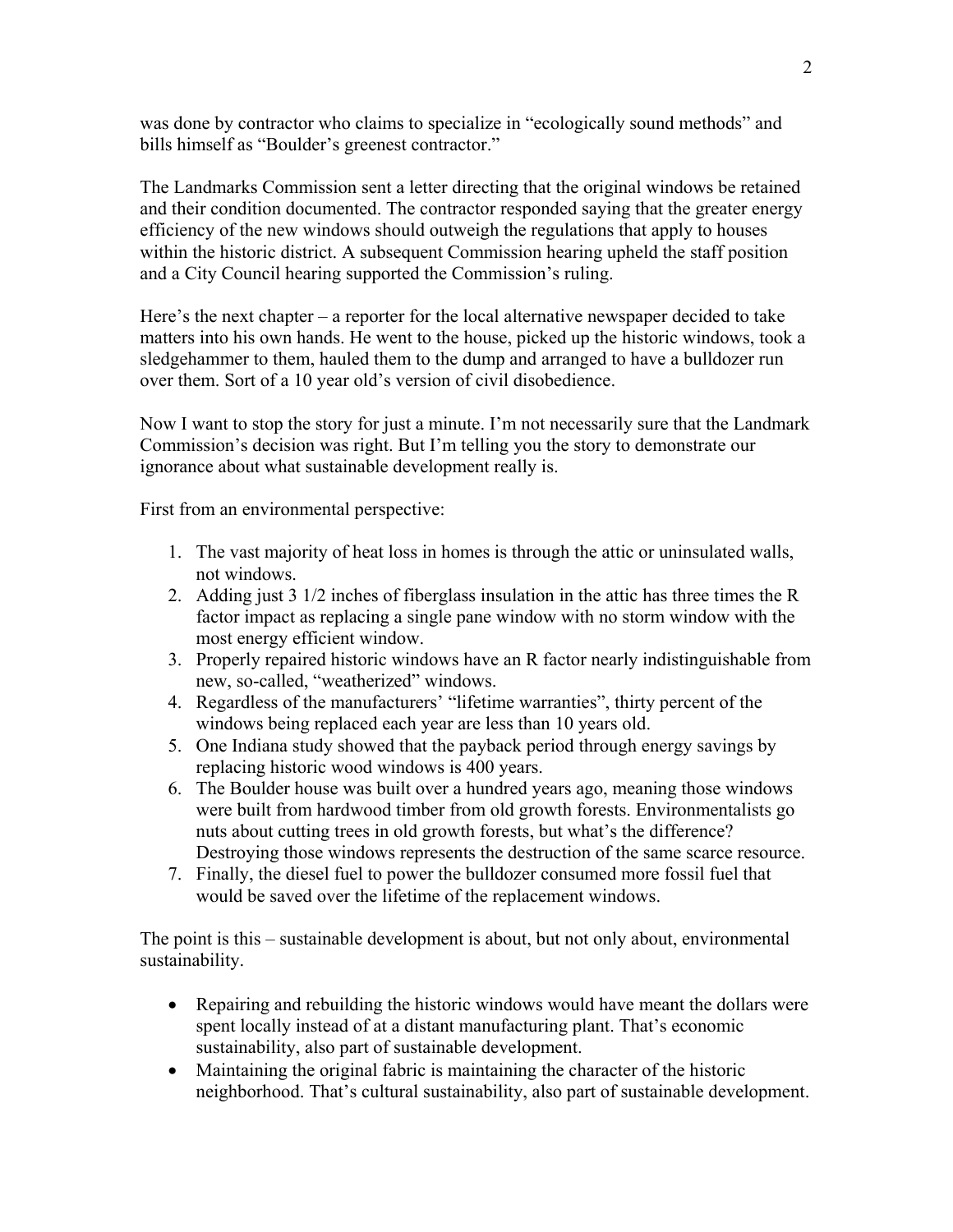Most of you know of the LEED certification system of the US Green Building Council. Currently circulating is a draft of a proposed rating system for neighborhood developments. To their credit, they have assigned weight for adaptively reusing an historic building – up to 2 points...out of 114. Well, at least it's a step in the right direction.

But if we don't yet get it in the United States, others do. King Sturge – an international real estate consulting firm headquartered in England – has been at the forefront of broadening the concept of sustainable development. Their framework for sustainable development certainly includes environmental responsibility but also economic responsibility and social responsibility. I'm going to take the liberty of expanding the third category into social and cultural responsibility.

They further identify these important nexus: for a community to be viable there needs to be a link between environmental responsibility and economic responsibility; for a community to be livable there needs to be a link between environmental responsibility and social responsibility; and for a community to be equitable there needs to be a link between economic responsibility and social responsibility.

When we think about sustainable development in this broader context the entire equation changes – and includes more than simply, "Is this building LEED certified?" or "Is the snail darter habitat being protected?"

When we think about sustainable development in this broader context, the role of historic preservation becomes all the more clear.

How does historic preservation contribute to the environmental responsibility component of sustainable development?

Let's start with solid waste disposal. In the United States we collect almost one ton of solid waste per person annually. Around a fourth of the material in solid waste facilities is construction debris, much of that from the demolition of older and historic buildings.

We all diligently recycle our Coke cans. It's a pain in the neck, but we do it because it's good for the environment. Here is a typical building in an American downtown – 25 feet wide and 120 feet deep. Today we tear down one small building like this in your downtown. We have now wiped out the entire environmental benefit from the last 1,344,000 aluminum cans that were recycled. We've not only wasted an historic building, we've wasted months of diligent recycling by the people of your community.

Driven in part by concerns for sustainable development there is an emerging movement of planners, architects, landscape architects and some developers. The movement wants us to stop building endless sprawl and start building better cities. Everybody has their own name for it – New Urbanism, Traditional Neighborhood Development, Transportation Oriented Development – slightly different names but largely the same goals and principles. At the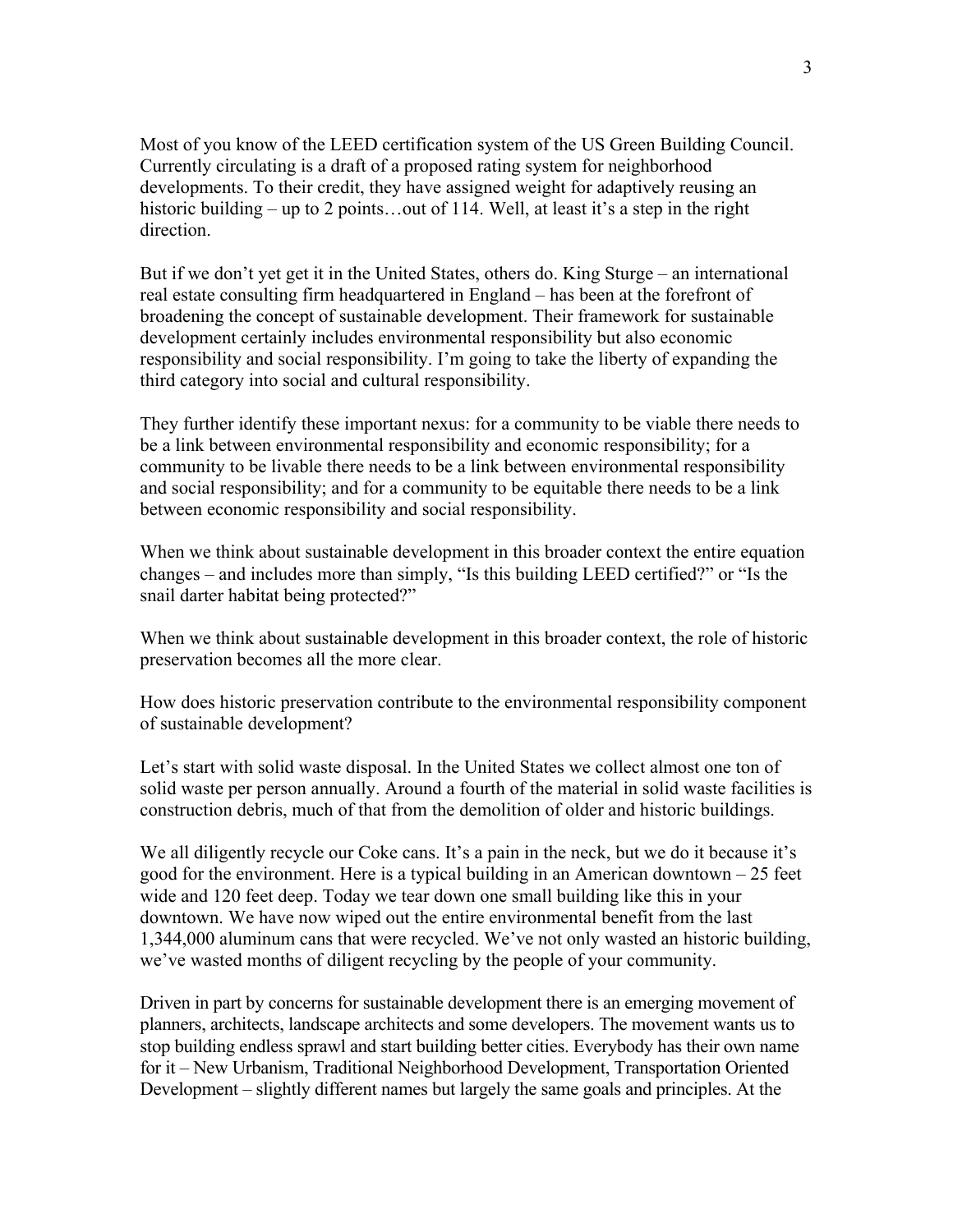National Governors Association, they call it New Community Design. In their publication – *New Community Design to the Rescue* – they establish a set of principles, and they are these:

- Mixed use
- Community interaction
- Transportation/walkability
- Tree lined streets
- Open space
- Efficient use of infrastructure
- Houses close to the street
- Diverse housing
- High density
- Reduced land consumption
- Links to adjacent communities
- Enhances surrounding communities
- Pedestrian friendly

Great list. Building cities in that fashion would certainly advance the sustainable development agenda. But you know what? We don't need new community design to rescue us. That list of principles is exactly what our historic neighborhoods are providing right now. We just need to make sure they are protected. Oh, and by the way, the number of times the phrase "historic preservation" appears in their publication? Exactly zero.

If we want to slow the spread of strip center sprawl, we have to have effective programs of downtown revitalization. Throughout America, we have seen downtowns reclaim their historic role as the multifunctional, vibrant, heart of the city. Downtown is where I do most of my work. I visit 100 downtowns a year of every size, in every part of the country. But I cannot identify a single example of a sustained success in downtown revitalization where historic preservation wasn't a key component of that strategy. Not one. Conversely, the examples of very expensive failures in downtown revitalization have nearly all had the destruction of historic buildings as a major element. The relative importance of preservation as part of the downtown revitalization effort will vary, depending on the local resources, the age of the city, the strength of the local preservation groups, and the enlightenment of the leadership. But successful revitalization and no historic preservation? It ain't happening.

Next is the concept of embodied energy. I hadn't paid much attention to embodied energy, not until oil hit \$70 a barrel. So I did a bit of research. *Embodied energy* is the total expenditure of energy involved in the creation of the building and its constituent materials. When we throw away an historic building, we simultaneously throw away the embodied energy incorporated into that building. How significant is embodied energy? In Australia they've calculated that the embodied energy in their existing building stock is equivalent to ten years of the total energy consumption of the entire country.

Razing historic buildings results in a triple hit on scarce resources. First, we are throwing away thousands of dollars of embodied energy. Second, we are replacing it with materials vastly more consumptive of energy. What are most historic houses built from? Brick,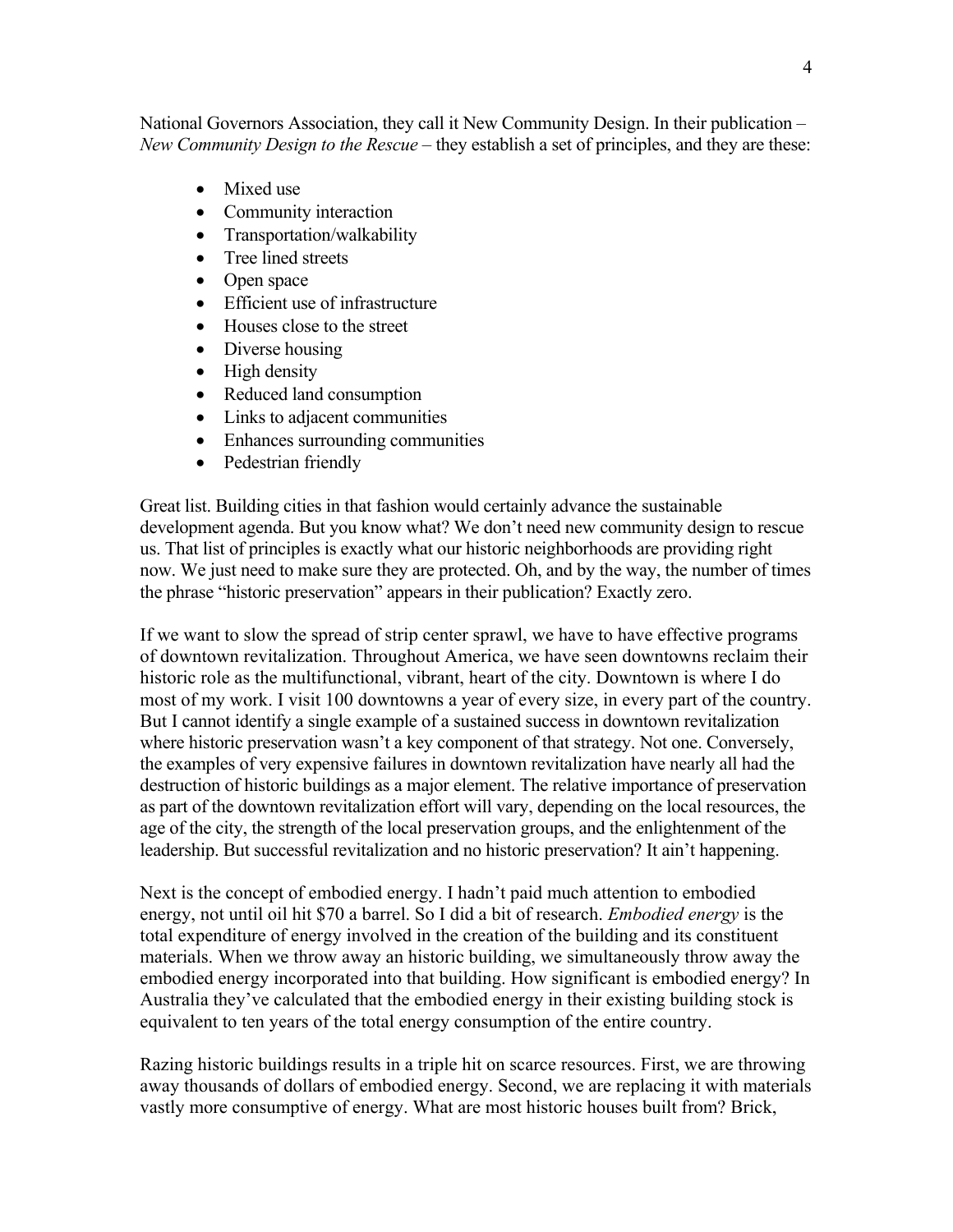plaster, concrete and timber -- among the least energy consumptive of materials. What are major components of new buildings? Plastic, steel, vinyl and aluminum – among the most energy consumptive of materials. Third, recurring embodied energy savings increase dramatically as a building life stretches over fifty years. You're a fool or a fraud if you claim to be an environmentalist and yet you throw away historic buildings, and their components.

The World Bank specifically relates the concept of embodied energy with historic buildings saying, "…the key economic reason for the cultural patrimony case is that a vast body of valuable assets, for which sunk costs have already been paid by prior generations, is available. It is a waste to overlook such assets."

I said earlier that in the US we haven't generally made the connection between sustainable development and historic preservation, but that there was one notable exception. The exception is Smart Growth. Dick Moe brought the preservation movement – with many of us kicking and screaming – into the forefront of Smart Growth…as well we should be. There is no movement in America today that enjoys more widespread support across political, ideological, and geographical boundaries than does *Smart Growth*. Democrats support it for environmental reasons, Republicans for fiscal reasons, big city mayors, rural county commissioners, there are Smart Growth supporters everywhere.

The Smart Growth movement also has a clear statement of principles, and here it is:

- Create range of housing opportunities and choices
- Create walkable neighborhoods
- Encourage community and stakeholder collaboration
- Foster distinctive, attractive places with a Sense of Place
- Make development decisions predictable, fair, and cost effective
- Mix land uses
- Preserve open space, farmland, natural beauty and critical environmental areas
- Provide variety of transportation choices
- Strengthen and direct development toward existing communities
- Take advantage of compact built design.

But you know what? If a community did nothing but protect its historic neighborhoods it will have advanced every Smart Growth principle. Historic preservation IS Smart Growth. A Smart Growth approach that does not include historic preservation high on the agenda is stupid growth, period.

Historic preservation is vital to sustainable development, but not just on the level of environmental responsibility. The second component of the sustainable development equation is economic responsibility. So let me give you some examples in this area.

An underappreciated contribution of historic buildings is their role as natural incubators of small businesses. It isn't the Fortune 500 that are creating the jobs in America. 85% of all net new jobs are created by firms employing less than 20 people. One of the few costs firms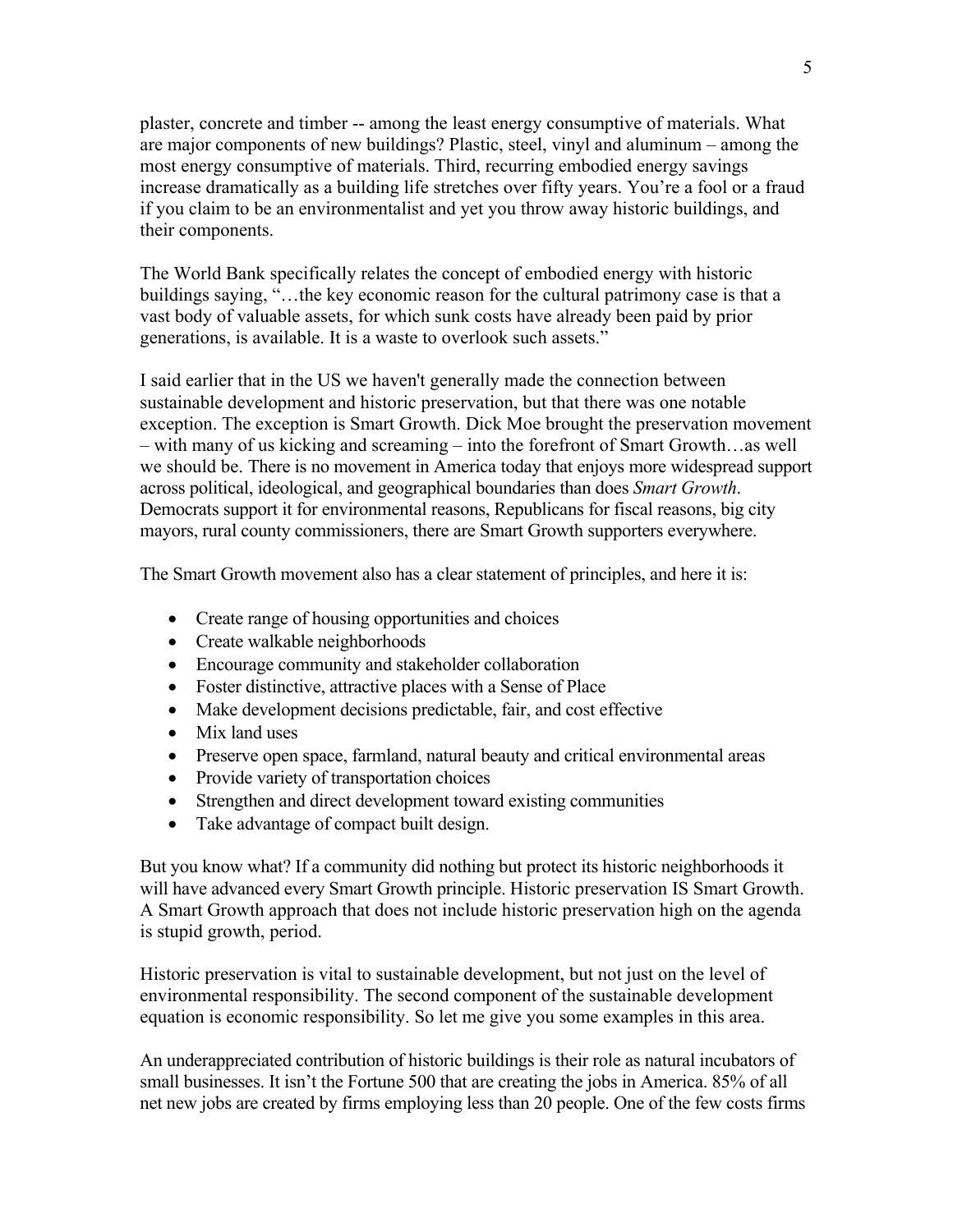of that size can control is occupancy costs – rents. In downtowns and in neighborhood commercial districts a major contribution to the local economy is the relative affordability of older buildings. It is no accident that the creative, imaginative, start-up firm isn't located in the corporate office "campus" the industrial park or the shopping center – they simply cannot afford those rents. Historic commercial buildings play the natural business incubator role, usually with no subsidy or assistance of any kind.

Pioneer Square in Seattle is one of the great historic commercial neighborhoods in America. The business management association there did a survey of why Pioneer Square businesses chose that neighborhood. The most common answer? That it was a historic district. The second most common answer? The cost of occupancy. Neither of those responses is accidental.

I'm often introduced as a preservationist, but I'm really an economic development consultant. The top priorities for economic development efforts are creating jobs and increasing local household income. The rehabilitation of older and historic buildings is particularly potent in this regard. As a rule of thumb, new construction will be half materials and half labor. Rehabilitation, on the other hand, will be sixty to seventy percent labor with the balance being materials. This labor intensity affects a local economy on two levels. First, we buy an HVAC system from Ohio and lumber from Idaho, but we buy the services of the plumber, the electrician, and the carpenter from across the street. Further, once we hang the drywall, the drywall doesn't spend any more money. But the plumber gets a hair cut on the way home, buys groceries, and joins the YMCA – each recirculating that paycheck within the community.

Many people think about economic development in terms of manufacturing, so let's look at that. Here in Oregon for every million dollars of production by the average manufacturing firm 24.5 jobs are created. But that same million dollars in the rehabilitation of an historic building? 36.1 jobs. A million dollars of manufacturing output in Oregon will add, on average about \$536,000 to local household incomes. But a million dollars of rehabilitation? \$783,000.

Of course the argument can be made, "Yeah, but once you've built the building the job creation is done." Yes, but there are two responses to that. First, real estate is a capital asset – like a drill press or a boxcar. It has an economic impact during construction, but a subsequent economic impact when it is in productive use. Additionally, however, since most building components have a life of between 25 and 40 years, a community could rehabilitate 2 to 3 percent of its building stock per year and have perpetual employment in the building trades. And these jobs can't be shipped overseas.

There are some economists and politicians who argue that in economic downturns public expenditures should be made to create employment. As you all know, politicians' favorite form of public works is building highways.

David Listokin at the Center for Urban Policy Research calculated the relative impact of public works. Let's say a level of government spends \$1 million building a highway. (And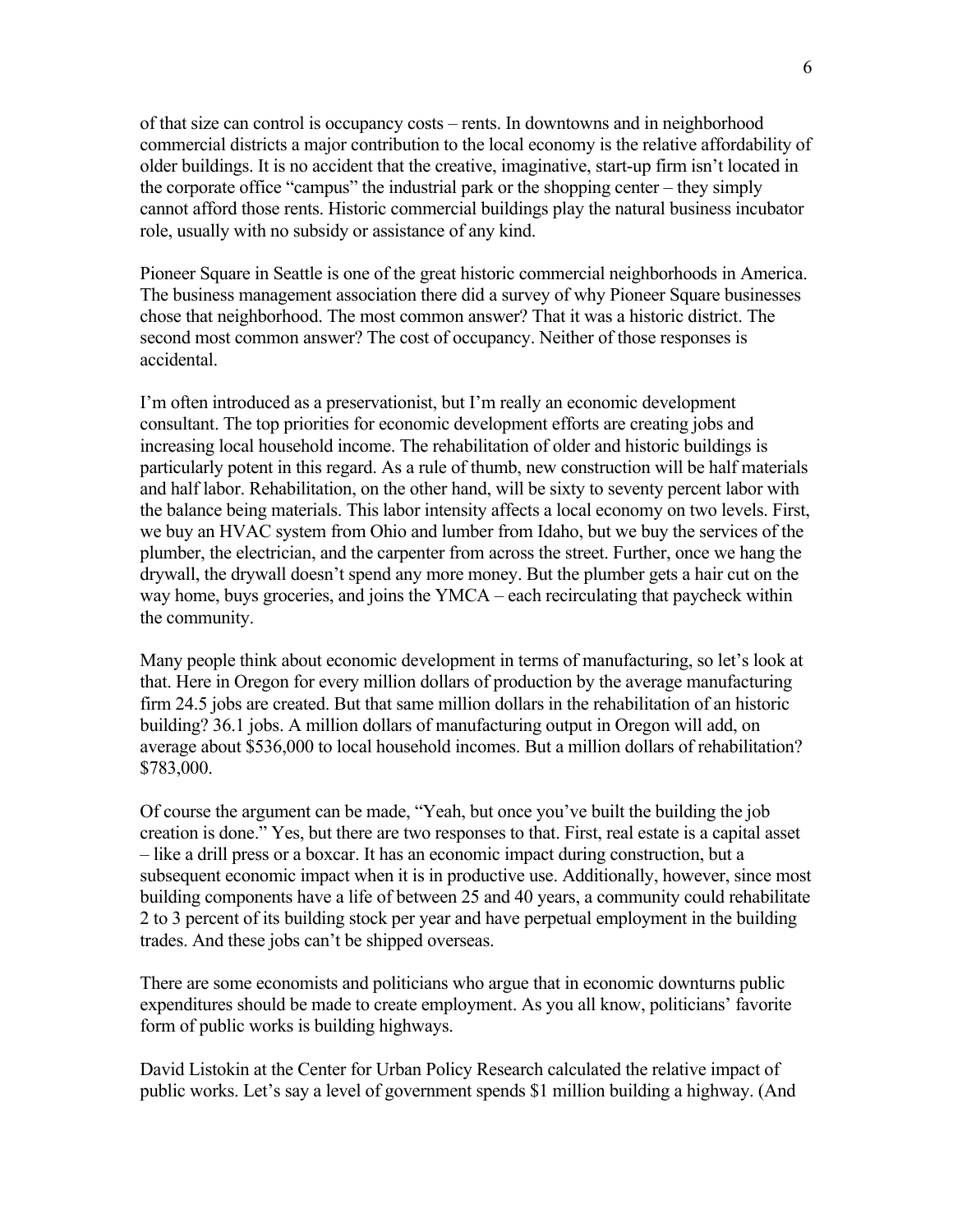these days that means a highway not quite the length of this room) but anyway a million dollar highway – what does that mean? 34 jobs, \$1.2 million in ultimate household income, \$100,000 in state taxes and \$85,000 in local taxes.

As an aside, Congress finally passed the five-year transportation bill. It took them two years, primarily because of the differing amounts n the Senate bill and the House bill. But I'd just like to point out that the difference between the two bills – not the entire amount, just the difference – would be sufficient to fund the revenue loss from the Historic Rehabilitation Tax Credit program for the next 335 years.

Anyway, we could build a short length of highway or we could build a new building for \$1 million. 36 jobs, \$1,223,000 in household income, \$103, 000 in state taxes and \$86,000 in local taxes. Or we could spend that million rehabilitating an historic building. 38 jobs, a million three in household income, \$110,000 in state taxes and \$92,000 in local taxes. You tell me which public works project has the most economic impact.

Another area of preservation's economic impact is heritage tourism. In a Virginia study a few years ago, we analyzed the patterns of heritage visitors. We defined heritage visitors as those who did one or more of the following: visited a museum (in Virginia around 90% of the museums are history museums), visited a Civil War battlefield, or visited an historic site. We contrasted those patterns with visitors to Virginia who did none of those things. Here's what we found: heritage visitors stay longer, visit twice as many places, and on a per trip basis spend 2 ½ times as much money as other visitors. Wherever heritage tourism has been evaluated this basic tendency is observed: heritage visitors stay longer, spend more per day and, therefore, have a significantly greater per trip economic impact.

The University of Florida and Rutgers did an economic analysis of historic preservation in Florida. Florida is not a state that immediately comes to mind as being heritage tourism based. We think of Disney World, beaches, and golf courses. Tourism is the largest industry in Florida. But just the heritage tourism portion of that industry has impressive impacts, with over \$3 billion in expenditures, half a billion in taxes, and over 100,000 jobs. While most of the jobs, predictably, are in the retail and service industries, in fact nearly every segment of the economy is positively affected.

The area of preservation's economic impact that's been studied most frequently is the effect of local historic districts on property values. It has been looked at by a number of people and institutions using a variety of methodologies in historic districts all over the country. The most interesting result is the consistency of the findings. By far the most common conclusion is that properties within local historic districts appreciate at rates greater than the local market overall and faster than similar non-designated neighborhoods. Of the several dozen of these analyses, the worst-case scenario is that housing in historic districts appreciates at a rate equivalent to the local market as a whole.

Like it or not we live in an economically globalized world. To be economically sustainable it's necessary to be economically competitive. But to be competitive in a globalized world a community must position itself to compete not just with other cities in the region but with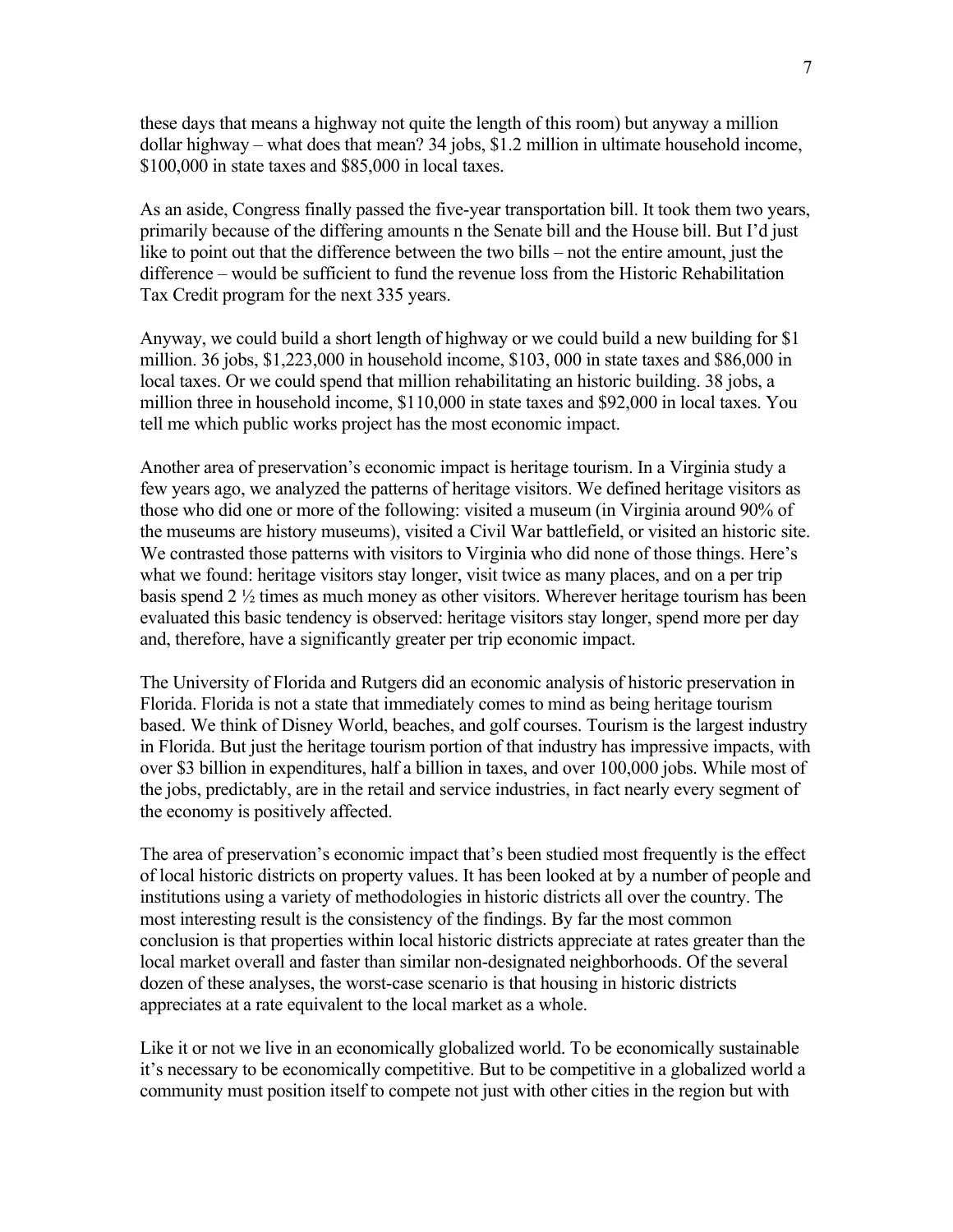other cities on the planet. A large measure of that competitiveness will be based on the quality of life the local community provides, and the built heritage is a major component of the quality of life equation. This is a lesson that is being recognized worldwide. Here's what the Inter American Development bank has to say, "As the international experience has demonstrated, the protection of cultural heritage is important, especially in the context of the globalization phenomena, as an instrument to promote sustainable development strongly based on local traditions and community resources."

What neither the supporters nor the critics of globalization understand is that there is not one globalization but two – economic globalization and cultural globalization. For those few who recognize the difference, there is an unchallenged assumption that the second is an unavoidable outgrowth of the first. Economic globalization has widespread positive impacts; cultural globalization ultimately diminishes us all. It is through the adaptive reuse of heritage buildings that a community can actively participate in the positive benefits of economic globalization while simultaneously mitigating the negative impacts of cultural globalization.

So there are some ways that historic preservation contributes to sustainable development through environmental responsibility and through economic responsibility. But I saved the third area – cultural and social responsibility – for last, because in the long run it may well be the most important.

First, housing. In the United States today we are facing a crisis in housing. All kinds of solutions – most of them very expensive – are being proposed. But the most obvious is barely on the radar screen – quit tearing down older and historic housing. Homes built before 1950 disproportionately house people of modest means – the vast majority without any subsidy or public intervention of any kind. So you take these two facts – there is an affordable housing crisis and older housing is providing affordable housing and one would think, "Well, then, there must be a high priority to saving that housing stock." Alas, not so.

For the last thirty years, every day, seven days a week, 52 weeks a year we have lost 577 older and historic houses, over 80 percent of them single-family residences. The vast majority of these houses were consciously torn down, were thrown away as being valueless.

For our most historic houses – those built before 1920 – in just the decade of the 1990s, 772,000 housing units were lost from our built national heritage.

Affordable housing is central to social responsibility; older and historic homes will continue to provide affordable housing if we just quit tearing them down.

At least as important as housing affordability is the issue of economic integration. America is a very diverse country – racially, ethnically, educationally, economically. But on the neighborhood level our neighborhoods are not diverse at all. The vast majority of neighborhoods are all white or all black, all rich or all poor. But the exception – virtually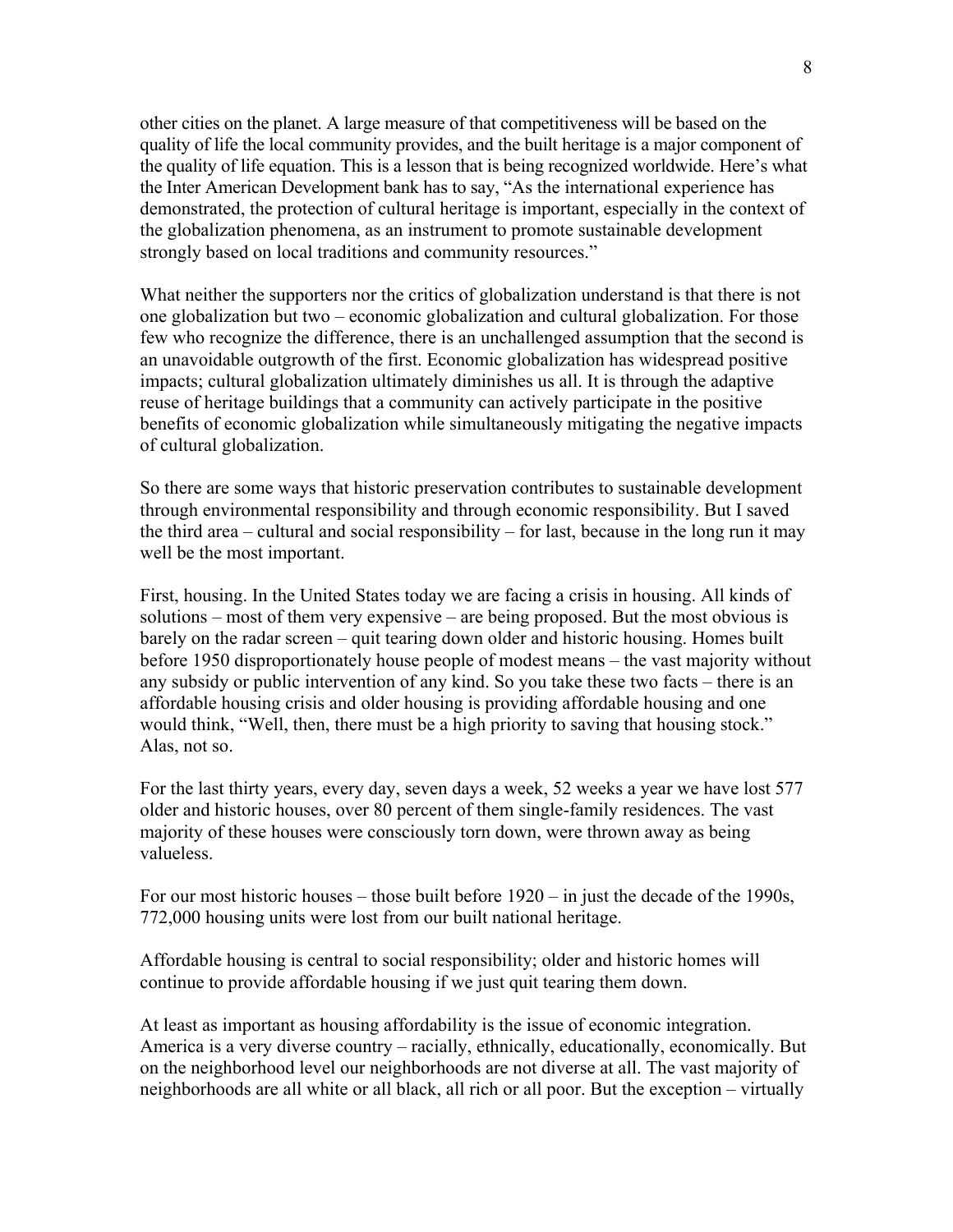everywhere I've looked in America – is in historic districts. There rich and poor, Asian and Hispanic, college educated and high school drop out, live in immediate proximity, are neighbors in the truest sense of the word. That is economic integration and sustainable cities are going to need it.

Economic development takes many forms – industrial recruitment, job retraining, waterfront development, and others. But historic preservation and downtown revitalization are the only forms of economic development that are simultaneously community development. That too is part of our social responsibility.

Finally, I'd ask you to take a moment and think of something significant to you personally. Anything. You may think of your children, or your spouse, or your church, or your childhood home, or a personal accomplishment of some type. Now take away your memory. Which of those things are significant to you now? None of them. There can be no significance without memory. Those same things may still be significant to someone else, but without memory they are not significant to you. And if memory is necessary for significance, it is also necessary for both meaning and value. Without memory nothing has significance, nothing has meaning, nothing has value.

 That, I think, is the lesson of that old Zen koan, "If a tree falls in a forest and no one hears, did it make a sound?" Well of course it made a sound; sound comes from the vibration of molecules and a falling tree vibrates molecules. But that sound might as well not have been made, because there is no memory of it.

We acquire memories from a sound or a picture, or from a conversation, or from words in a book, or from the stories our grandmother told us. But how is the memory of a city conveyed? Here's what Italo Calvino writes, "The city ... does not tell its past, but contains it like the lines of a hand, written in the corners of the streets, the gratings of the windows, the banisters of the steps … every segment marked in turn with scratches, indentations, scrolls."

The city tells it own past, transfers its own memory, largely through the fabric of the built environment. Historic buildings are the physical manifestation of memory – it is memory that makes places significant.

The whole purpose of sustainable development is to keep that which is important, which is valuable, which is significant. The definition of sustainable development is "…the ability to meet our own needs without prejudicing the ability of future generations to meet their own needs." We need to use our cities and our historic resources in such a way that they are available to meet the needs of future generations as well.

Historic preservation makes cities viable, makes cities livable, makes cities equitable.

I particularly appreciate that the broadened concept of sustainable development is made up of responsibilities – environmental responsibility, economic responsibility, and social responsibility.